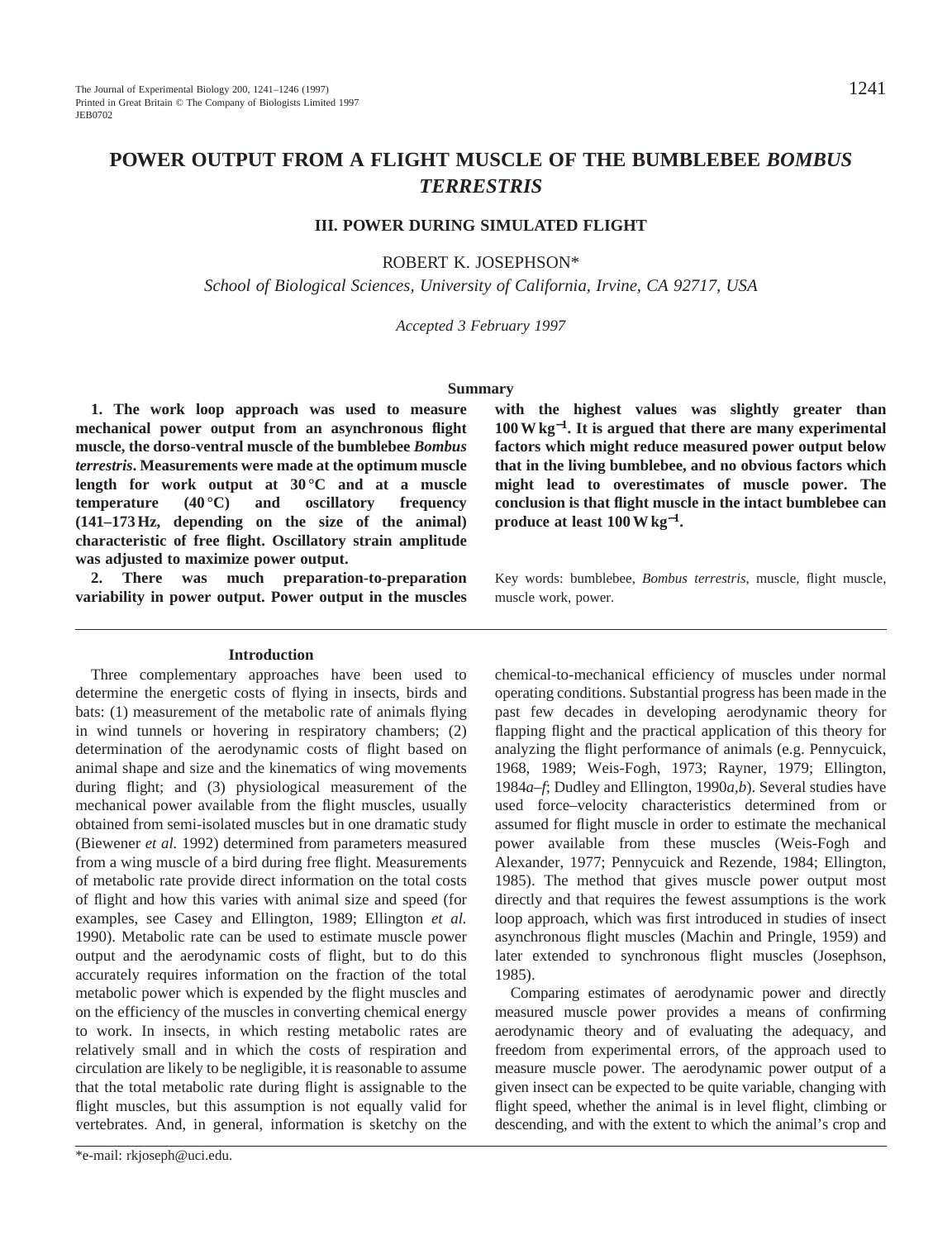# 1242 R. K. JOSEPHSON

gut are full or empty. Most of the available values for aerodynamic power output are for animals hovering or in steady, level flight, and do not represent the maximum capacity of the animal. In studies of muscle power, however, it is usual to vary the controlling parameters systematically so as to find optimal values and maximum power levels. The appropriate comparison, therefore, is between maximum values of aerodynamic power output and reported values for muscle power. In an important set of experiments, Marden (1987, 1990) estimated the maximum lift force generated by a number of insects and birds by determining the maximum loading at which take-off was just possible. Ellington (1991) used these values to determine the maximum induced power output of the wing muscles; induced power being that part of the aerodynamic power involved in imparting momentum to the air flowing around the wings and in this way generating lift and thrust on the animal. The values for approximately 150 insects, distributed among seven orders, tended to cluster between 50 and 80Wkg<sup>−</sup>1. When allowance was made for profile power, the power needed to overcome drag on the wings, the values for maximum mechanical power output of the wing muscles were generally  $85-98 \text{ W kg}^{-1}$ . These estimates of aerodynamic power agree reasonably well with measured values for maximum power output under conditions mimicking those of flight obtained from synchronous muscles of insects: 76Wkg−<sup>1</sup> for the wing muscle of a tettigoniid (Josephson, 1985), 72–75Wkg−<sup>1</sup> for locust flight muscle (Mizisin and Josephson, 1987) and 90Wkg−<sup>1</sup> for a flight muscle from the sphingid moth *Manduca sexta* (Stevenson and Josephson, 1990).

The relationship between aerodynamic power and muscle power is far less satisfactory for asynchronous flight muscles than for synchronous ones. Although aerodynamic power output based on load-lifting capacity seems to be similar in insects with synchronous and with asynchronous flight muscles (Ellington, 1991), some of the estimates of maximum aerodynamic power from insects using asynchronous muscles are substantially higher than values obtained from insects with synchronous muscles. Because of the low density of helium, flying in oxygen–helium mixtures is more costly than flying in normal air. Dudley (1995) found the aerodynamic power output of orchid bees, which use asynchronous muscles, reached 130–160 W kg<sup>-1</sup> muscle in different species when the animals hovered in helium–oxygen mixtures. In a study of the aerodynamic output of maximally laden bumblebees in climbing flight, the calculated muscle power output reached 170–190Wkg−<sup>1</sup> (Cooper, 1993). Although the expected mechanical power output is high, actually measured values of mechanical power output from asynchronous muscle are generally quite low. Machin and Pringle (1959) report maximal mechanical power outputs of 30Wkg−<sup>1</sup> for flight muscle of the beetle *Oryctes rhinoceros* and 60Wkg−<sup>1</sup> for bumblebee flight muscle. Subsequent to the work of Machin and Pringle (1959), nearly all studies on the physiology of asynchronous muscles have been carried out with glycerinated or demembranated fibres from the bugs of the genus *Lethocerus*. In glycerinated or demembranated fibres, the diffusion rate of fuel (ATP) into

the fibres can limit performance (Jewell and Rüegg, 1966). Most studies of asynchronous muscle have been performed using very low values of oscillatory strain and temperatures much below those of normal flight; conditions deliberately chosen to limit work output and ATP usage and thereby to avoid the effects of ATP deficiency. In one of the few investigations in which biologically relevant values of strain were used (Pringle and Tregear, 1969), the maximum power output of glycerinated *Lethocerus* fibres was found to be 7.6Wkg<sup>−</sup>1, which is much lower than the expected power output during flight even if allowance is made for the subnormal temperature  $(20^{\circ}C)$  at which the work measurements were made. It is only in the studies of Gilmour and Ellington (1993*a*,*b*), using bumblebee fibres, that the maximum power output obtained from glycerinated fibres approached that expected *in vivo*. The power output from the bumblebee fibres was quite variable from preparation to preparation, and generally less than 70Wkg<sup>-1</sup>, but it did exceed  $110 \text{W kg}^{-1}$  (at 40 °C) in two of the many fibres examined. The optimal oscillatory frequency for power output in the glycerinated bumblebee fibres was approximately 50 Hz at 40 °C and the optimal strain approximately 5 %; one assumes that the power output of the glycerinated fibres would have been smaller had the measurements been made at the frequency and strain characteristic of flight (approximately 150 Hz and 2.5 %; Josephson and Ellington, 1997).

The following is a study of the maximal mechanical power output from living bumblebee flight muscles operating under conditions quite comparable to those of flight. This work was begun to try to reconcile the discrepancy between values for muscle power from asynchronous muscles estimated from aerodynamic considerations and those actually measured.

### **Materials and methods**

The general procedures for measuring work output from bumblebee flight muscle are described in the preceding paper (Josephson, 1997). In preliminary experiments, it became apparent that the capacity for work output generally declined during the course of an experiment and that performance declined much more rapidly at  $40^{\circ}$ C, which is within the range of normal thoracic temperatures during flight (Joos *et al.* 1991; Heinrich, 1993), than at  $30^{\circ}$ C, which was the usual experimental temperature. The goal of this portion of the study was to obtain an estimate of the maximal power available from the flight muscles of the bumblebee under the conditions at which they normally operate. Because of the progressive decline in muscle performance, it was necessary to obtain measurements of power output as soon as possible after setting up the preparation, and especially as soon as possible after warming it to the flight temperature. The following protocol was used in obtaining measurements of power output at 40 °C.

The preparation was mounted on the apparatus and the thorax was warmed to 30 °C. The stimulus intensity needed to obtain maximal tetanic contractions was determined in a series of trials using stimulus bursts (0.5ms pulses at 50Hz for 0.5 s) whose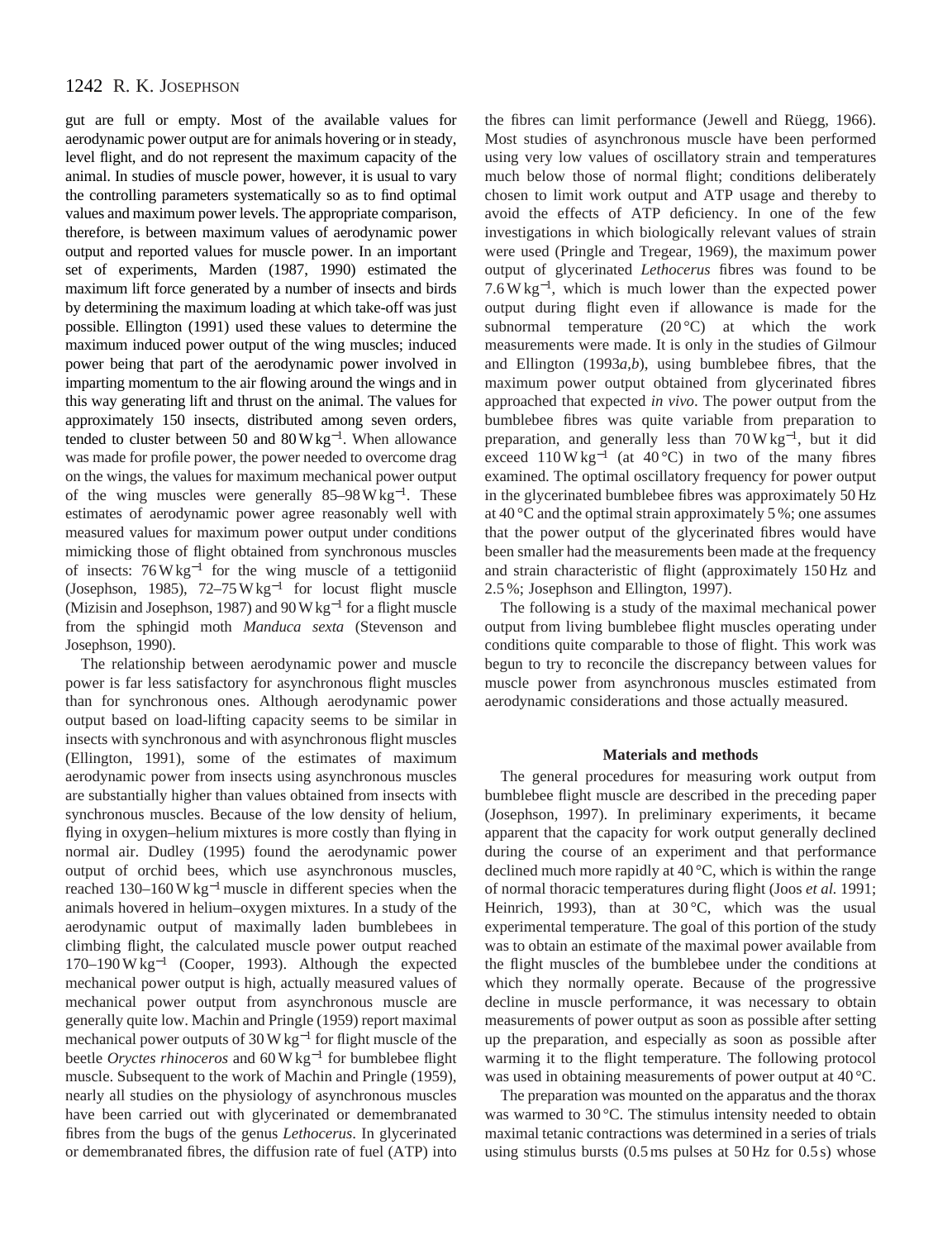intensity was increased from trial to trial in steps of 50%. The intertrial interval was 60 s. Next, the optimum muscle length for work output was determined. The muscle was stimulated tetanically (0.5ms pulses, 0.5 s bursts at 50Hz) and sinusoidal strain (0.15mm peak-to-peak amplitude, 64Hz) was imposed on the muscle during the plateau of the tetanic contraction. The muscle length on the first trial was set to be less than the expected optimal length, and the length was increased in steps of 0.05mm from trial to trial until an optimum length was clearly established. The intertrial interval was 60 s. It typically took about five trials to establish the optimal muscle length. Often a few twitches were then obtained from the muscle to determine the effect of temperature on muscle contraction kinetics (see Josephson and Ellington, 1997).

Next, the muscle temperature was increased to  $40^{\circ}$ C by resetting the control point on the temperature controller, and work output was measured at the higher temperature. It took approximately 60 s for the thoracic temperature to increase from 30 °C to 40 °C. The first work measurement at the higher temperature was made 60 s after the thorax reached 40 °C. The duration of the stimulus bursts in the trials at 40 °C were 0.3 or 0.5 s, and the intertrial intervals were 60 s. A few twitches were recorded in the intertrial intervals for comparison with those at 30 °C. It was found necessary to increase the stimulus frequency to 100 Hz to obtain fully fused tetanic contractions consistently at  $40^{\circ}$ C. The oscillation frequency in the work measurements at  $40^{\circ}$ C was the expected wingbeat frequency during flight as calculated from the regression equation provided by Cooper (1993)  $(f=429.5m_b^{-0.17})$ , where *f* is wingbeat frequency in Hz and *m*b is body mass in mg). The oscillatory length change was initially set at 0.15mm (approximately 3 % of the muscle length), and it was subsequently varied systematically from trial to trial in steps of 0.01 or 0.02mm until an optimum strain was established, or until muscle performance had declined until it was obviously no longer representative of maximal performance. Muscles were moistened as necessary with bee saline or with locust saline (compositions given in Josephson and Ellington, 1997).

At the time of these measurements, only drones and queens were available from the colony. Thirty-nine preparations were used in this series. Of these, two were discarded early in the course of the experiments because the maximum isometric tetanic force measured while determining an appropriate stimulus intensity was unusually weak (less than 70mN, equivalent to approximately 23 kNm−<sup>2</sup> for muscles of average size), two were discarded because the maximum power at  $30^{\circ}$ C was very low (less than  $200\,\mu\text{W}$  = approximately  $13\,\text{Wkg}^{-1}$ ) and four were discarded because they became quite weak when warmed to  $40^{\circ}$ C and their maximum work output at the expected wingbeat frequency was close to zero or negative.

## **Results**

Muscle preparations proved quite variable in their power output under conditions chosen to mimic those of flight (Fig. 1). In most muscles, the power output was  $20-50 \,\text{W}\,\text{kg}^{-1}$ ,



Fig. 1. The distribution of muscle power output at 40 °C measured from different preparations under conditions chosen to mimic those of flight.

but in some it was close to  $100 \text{W kg}^{-1}$ . The greatest power output in this series was 108Wkg<sup>−</sup>1. Maximum power output did not seem to depend on whether bee saline or locust saline was used to moisten the muscles, and mass-specific power was similar in muscle of drones and in the much larger muscles of queens. The optimum strain for power output at  $40^{\circ}$ C was 3.1±0.3 % (mean ± S.D., *N*=27).

The relationships between stress and strain during sinusoidal oscillation at  $40^{\circ}$ C, and the shapes of the work loops, were generally similar to those described in the preceding paper for muscles at  $30^{\circ}$ C (Fig. 2). In unstimulated muscles, force increased non-linearly with length during sinusoidal oscillation. For passive materials, resilience, the ratio of the work done during shortening to the work required to relengthen the muscle, is a measure of the capacity for energy storage. The net area of the work loops from unstimulated muscle was generally small, indicating high resilience. In fact, in one preparation, the work done during shortening by the unstimulated muscle was slightly greater than that required to relengthen the muscle, and there was positive net work, albeit small, from the unstimulated muscle over a full cycle (Fig. 2D). This strongly confirms the suggestion made in Josephson (1997) that the mechanical properties of unstimulated muscle are in part due to active cross bridges, and that unstimulated muscle is not a passive material in the usual sense of the word. In stimulated muscles, stress and strain were nearly in phase during the shortening portion of the imposed oscillatory strain cycle, but muscle stress lagged considerably behind strain during muscle lengthening. For the cycle as a whole, there was an average phase lag between stress and strain and therefore anticlockwise (positive work output) work loops were obtained.

The mean maximum power for muscles in this series was 22.9±6.6Wkg<sup>-1</sup> at 30 °C (±s.p., *N*=29) and 44.6±25.4Wkg<sup>-1</sup> at  $40^{\circ}$ C ( $\pm$ s.D.). It should be pointed out that values for power output at 30 °C and 40 °C are not exactly comparable, so it may not be appropriate to calculate Q10 values. The power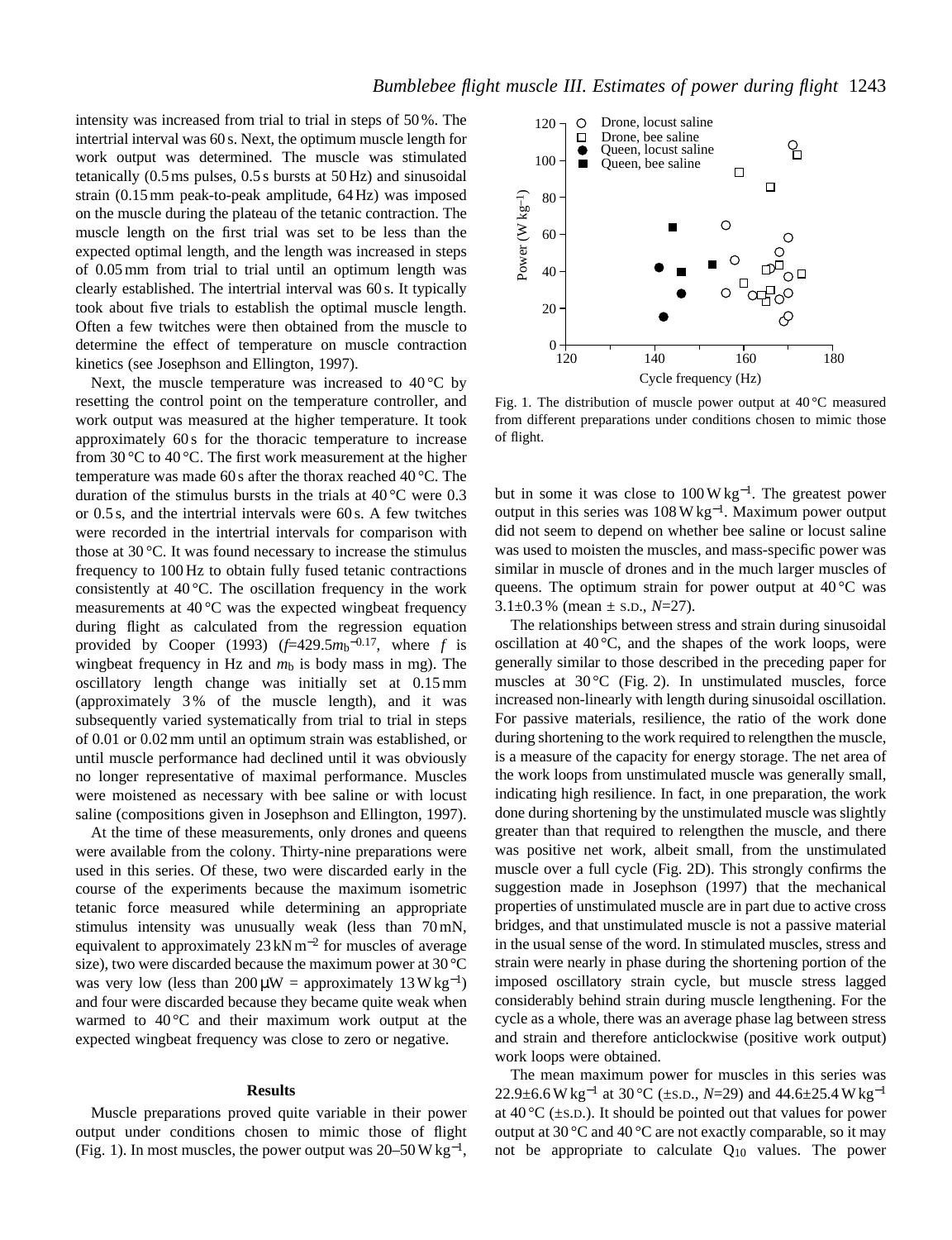Fig. 2. Muscle length and force, and work loops, from the four preparations giving the highest values of power output. Normalized values of length and force are shown as continuous and broken lines respectively in the first two columns. Work loops (third column) were anticlockwise for stimulated muscles (loops drawn with dashed lines) and clockwise for unstimulated muscles (solid lines) except that of the lowest row in which the unstimulated loop was also anticlockwise. The length and force traces and the work loops in each row are the fifth cycle of oscillation. The numerical values in the right-hand column are the mean values for cycles 3–7. *W*, work; −*W*/+*W*, ratio of negative work to positive work.

measurements at 30 °C were at a common oscillation amplitude (0.15 mm) and frequency (64 Hz); those at  $40^{\circ}$ C were at a frequency which varied from preparation to preparation, depending on the size of the animal containing the muscle, and at the strain that was determined to be optimal for work output for each preparation.

### **Discussion**

#### *What is the maximum power output?*

How should the results of Fig. 1 be interpreted, given the large preparation-to-preparation variability and power values which are substantially lower than those expected from the muscle on the basis of the flight performance of the bumblebee? There are several reasons why the maximum muscle power, measured as described, might be lower than that available to the animal during flight. (1) The muscle may have become somewhat distorted when the preparation was mounted and the force transducer attached to the ventral exoskeletal plate upon which the muscle inserts. If this plate were not positioned correctly, some fibres in the muscle would have been longer than their *in vivo* (and presumably optimum) length and others shorter than their *in vivo* length when the muscle as a whole was at the length that maximized power output. Muscle performance is strongly dependent on muscle length



(Josephson, 1997), and a relatively small deviation of fibre length from the optimal value can be expected to reduce power output significantly. The importance of avoiding muscle distortion – and the difficulty of doing this with muscles which are, like most asynchronous flight muscles, rather short and broad – was recognized by Darwin and Pringle (1959) in one of the first studies on the physiology of asynchronous muscle. It seems likely that incorrect positioning of muscle origins and insertions is the principal cause of the low and variable performance of the muscles shown in Fig. 1. (2) All the muscle fibres were subjected to the same absolute length change during the cyclic contractions. However, not all the fibres in the muscle are the same length (see Josephson and Ellington, 1997). The strain, therefore, was greater for short fibres than for long ones. In the bumblebee, the distortion of the thorax may be such that all fibres operate at their optimal strain; this was probably not the case in the work loop determinations. (3) The strain trajectory, which was sinusoidal, may not have been that which maximized power output. Gilmour and Ellington (1993*b*) found that inclusion of a second harmonic in the strain trajectory increased the work output from some glycerinated muscle preparations from bumblebees. (4) The salines used to moisten the muscle may have lacked modulatory factors needed for maximal muscle performance. (5). Damage to the tracheal system during dissection may have rendered parts of the muscle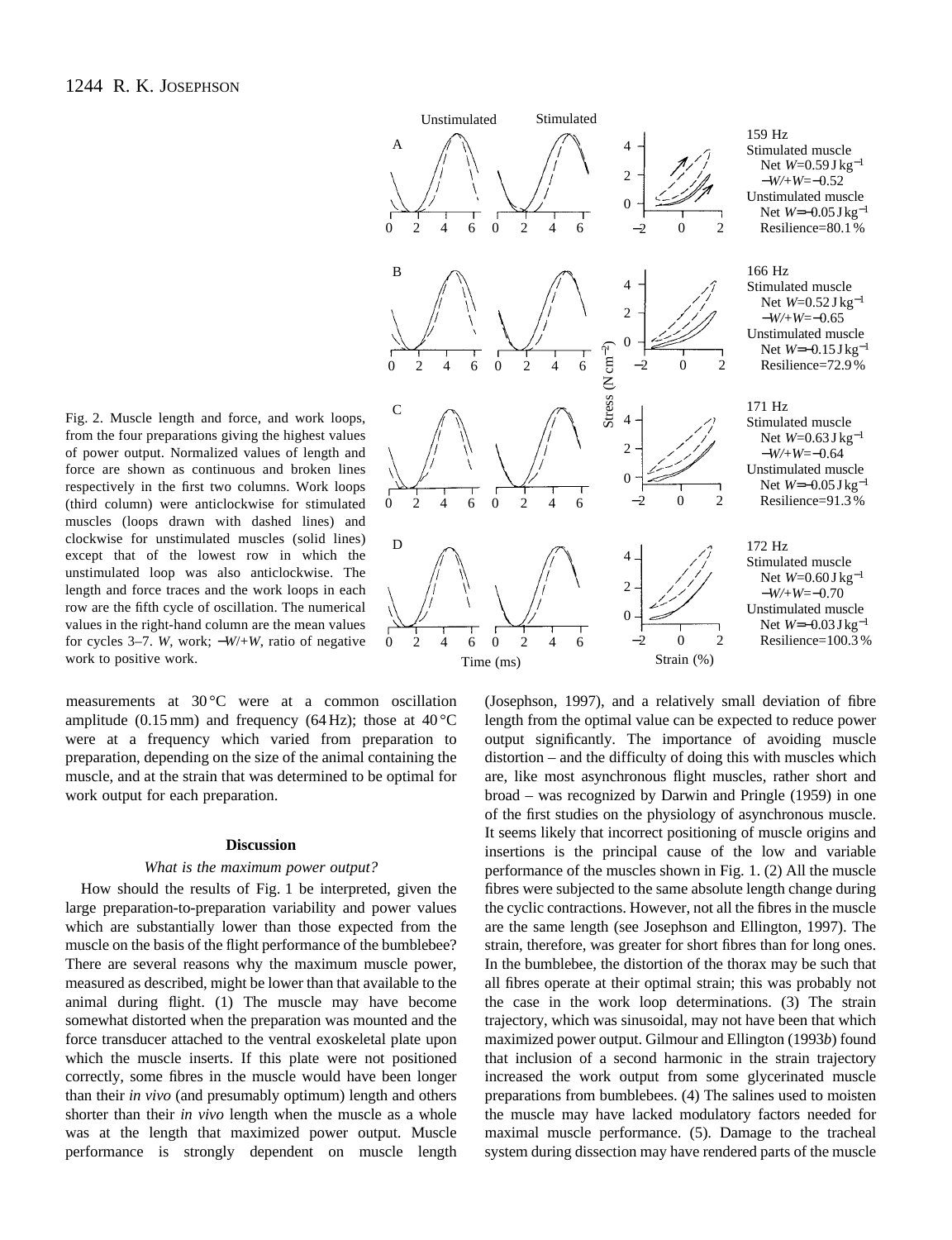anoxic. Such damage may account for the rapidity with which performance declined at 40 °C in most preparations.

The factors listed above would all tend to reduce mechanical power output and make the power measured from semiisolated muscle preparations less than that of intact muscles within the bumblebee. There are no obvious features of the experimental approach which might make measured power output greater than that in the intact animal, other than errors in calibrating the equipment, which I think to be unlikely, or in measuring the size of the muscle. The effects of possible errors in the measurement of muscle size are discussed below and are dismissed as being insignificant. It can be reasonably concluded that the measured values of muscle power in Fig. 1, even the highest values presented, underestimate the true power. It is concluded that the power available from bumblebee flight muscle under flight conditions is greater than  $100 \,\mathrm{W} \,\mathrm{kg}^{-1}$ , but how much greater is uncertain.

The power output obtained from living bumblebee muscles was quite similar to that found in glycerinated fibres from bumblebee flight muscle (Gilmour and Ellington, 1993*a*). In both studies, there was large variability from preparation to preparation. The power output was 116 and 113Wkg−<sup>1</sup> in the two glycerinated fibres with the highest values. In experiments with glycerinated fibres, as in experiments with living, whole muscles, there are many factors which might reduce power output to a level below that in intact bumblebees (damage to fibres during preparation, non-optimal composition of bathing solutions, non-optimal strain trajectory, etc.) and no obvious factors which might lead to overestimates of the available power. The conclusion from the work with glycerinated fibres, as with that from living muscles, is that the power output of bumblebee flight muscle is greater than  $100 \,\text{W}\,\text{kg}^{-1}$ .

## *On errors in measured muscle mass*

The data in Fig. 1 are mass-specific power: realized power divided by muscle mass. It is conceivable that the four preparations in Fig. 1 for which maximum power was greater than  $80Wkg^{-1}$  were all instances in which the muscle mass was mismeasured and was inaccurately low, giving an overestimate of mass-specific power. The possibility of measurement errors can be examined by comparing the measured muscle mass with that expected on the basis of the size of the animal from which the muscle came. A linear regression analysis gave the following relationship between muscle mass (*m*m in mg) and animal mass (*m*b in mg) for the 64 preparations for which information on both parameters was available: *m*m=0.0398*m*b+3.14 (*r*2=0.864, S.E.M.=±0.78 and  $\pm 0.002$  for intercept and slope respectively).

For the four preparations with the highest power output in Fig. 1, the measured muscle mass averaged 98 % of the mass predicted from the animal's size and the regression equation linking animal mass and muscle mass. The measured muscle mass of the preparation giving the highest power output differed by less than 1 % from the predicted value. Thus, it is quite unlikely that the larger values for mass-specific power in Fig. 1 were a consequence of errors in weighing muscles.

## *Variability in fibre length and strain*

The consequences of varying fibre length within a muscle, and therefore of varying strain among the fibres, were examined in the following way. The fibre length distribution was taken to be that shown in Fig. 2 of Josephson and Ellington (1997). It was assumed that curves relating work output and strain in whole muscles are also applicable to individual fibres within the muscle. The strain–work curve shown as Fig. 9 in Josephson (1997) is a reasonable representative of the strain–work curves, and it was used to estimate the extent to which the work output from fibres which are longer or shorter than the average length within the muscle is reduced because these fibres do not operate at optimal strain. The optimal strain in the strain–work curve (3.14 %) is slightly longer than the average optimum strain found in all preparations (3.0 %), so the strain–work curve was rescaled by multiplying all strain values by a constant so as to make the optimum strain equal to 3.0 %. The work output for the fibres in the individual bins of the length distribution, relative to that which would have been obtained from these fibres at the optimal strain, was estimated from the strain–work curve. For example, consider the bin centred on 110 % length in the fibre length distribution of Fig. 3. This bin contains 13.5 % of the total number of fibres. Because the fibres in this bin are longer than average, a strain which is optimal for the average fibre length in the muscle will



Fig. 3. The data used to calculate the effect of fibre length heterogeneity on work output. The top curve is the expected relationship between fibre length and work output based on the length–work curve obtained from whole muscles (Fig. 9 of Josephson, 1997). The middle curve is the fibre strain for an oscillatory length change which is optimum  $(=3\%)$  for the average fibre. The lower histogram is the expected fibre length distribution within bumblebee muscles constructed from Fig. 2 of Josephson and Ellington (1997).